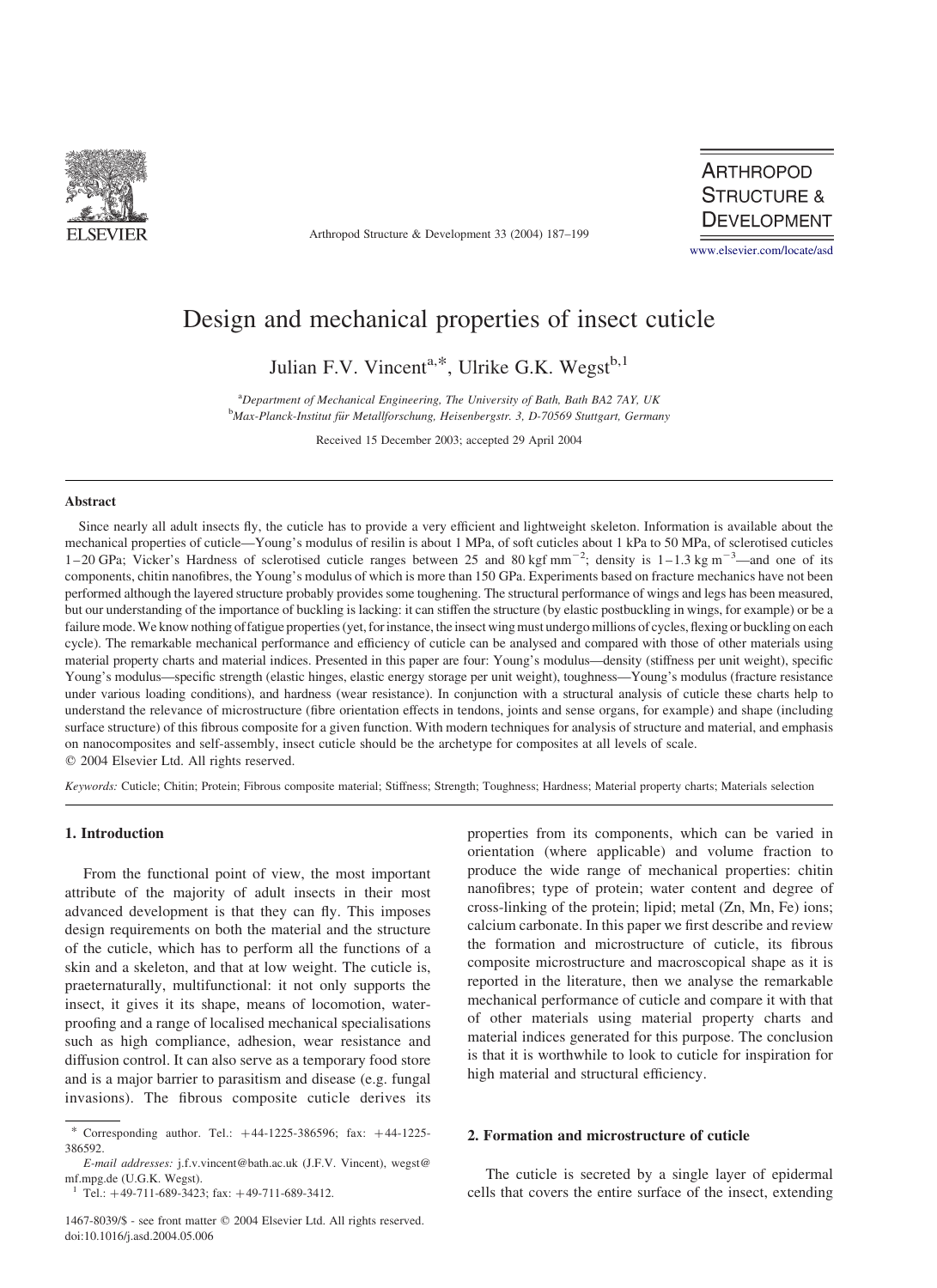

Fig. 1. End view of a chitin crystallite showing the typical section of a chitin nanofibre looking along the chitin chains which are extending out of, and into, the page in order to create the nanofibre.

into the tracheal system, fore- and hind-gut, and part of the genital system. Although it is composed of several layers (from the outside: cement and wax, then epicuticle, then exo- and endocuticle) most of the increase in understanding of mechanical properties has been in the exo- and endocuticular layers, which make up the bulk of the thickness. It can be as thin as  $1 \mu m$  in the hindgut and over gills (e.g. Ephemeropteran larvae) and as thick as  $200 + \mu m$  (elytra of large Coleoptera). For the rest of this review, 'cuticle' will mean just the exo- and endocuticular layers, unless otherwise stated. It is a composite material consisting of arrangements of highly crystalline chitin nanofibres embedded in a matrix of protein, polyphenols and water, with small amounts of lipid.

Chitin is a fairly completely acetylated polysaccharide akin to cellulose. The monosaccharide units are joined by b-1,4 links that make the molecule very straight and ribbonlike. The chains are arranged anti-parallel (the  $\alpha$  form) and combine into a highly crystalline structure within which the sugar residues are heavily H-bonded imparting stiffness and chemical stability. Within the body of the cuticle the chitin is assembled into nanofibres about 3 nm in diameter and about  $0.3 \mu m$  long, each containing 19 molecular chains (Fig. 1) ([Atkins, 1985\)](#page-11-0). Although it has never been specifically measured, the stiffness of these nanofibres is at least 150 GPa, based on the observation that cellulose is about 130 GPa and the extra bonding in the chitin crystallite is going to stiffen it further (S. Eichhorn, personal communication). In suspension in water, chitin nanofibres are highly thixotropic (Vincent unpublished) and liquid crystalline [\(Murray and Neville, 1998\)](#page-11-0). Stiffness and thixotropy are crucial properties for the self-assembly of the components of the cuticle. The number of chitin chains in the nanofibre is probably close to a minimum for internal stability of the crystallite; hence the nanofibres present the maximum surface area for interfacial interactions within the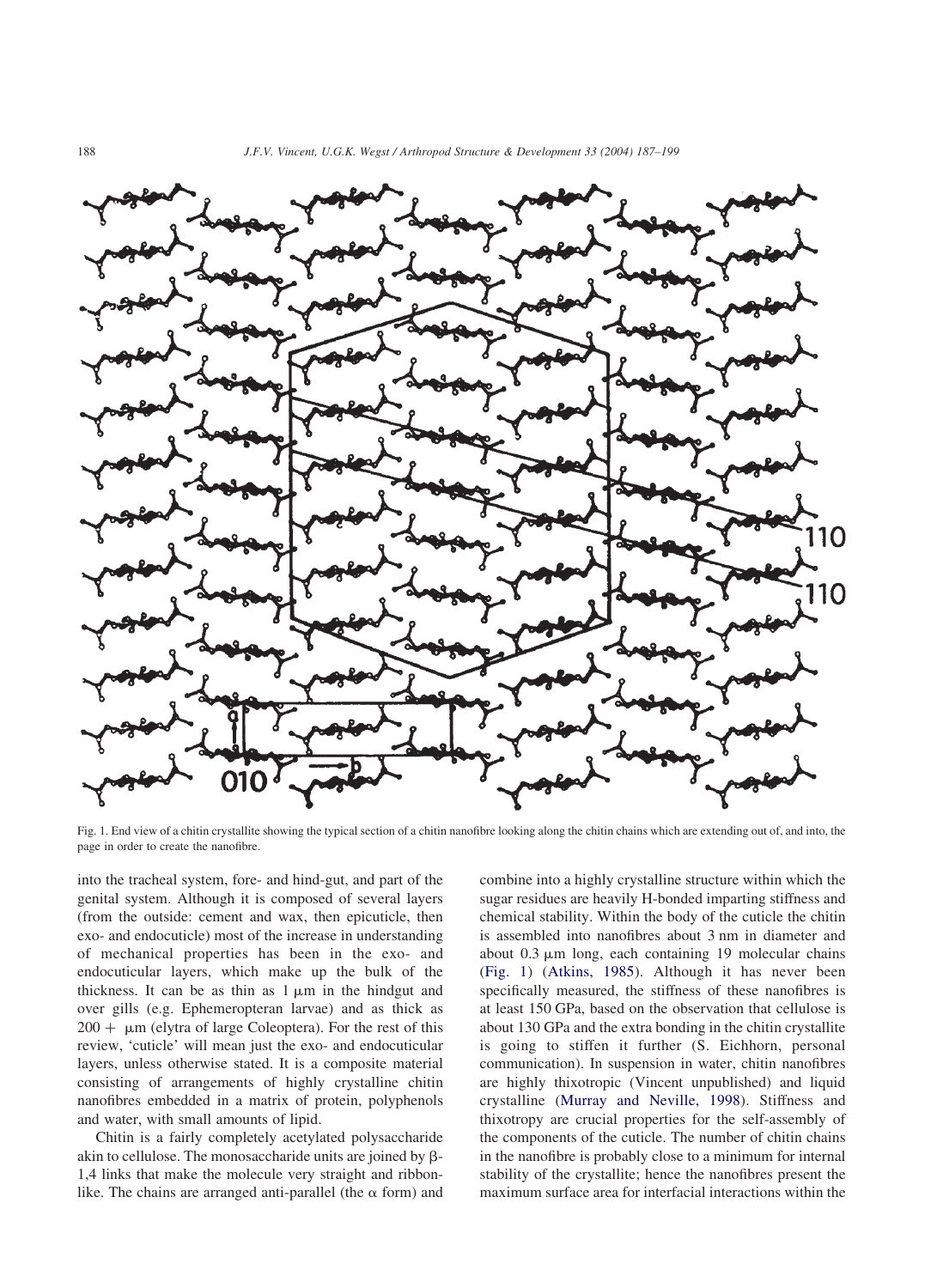

Fig. 2. Suggested bonding between a silk-like protein and chitin.

cuticle. However, larger nanofibres exist in some cuticles where resistance to compression may be important ([Gardi](#page-11-0)[ner and Khan, 1979](#page-11-0)), but the optimisation of the size of the fibres in cuticle is unexplored.

The crystalline structure of  $\alpha$ -chitin is important for the interaction of chitin with the protein matrix. Along the 010 face (the c-axis) the hydrogen chains are laterally spaced by 0.475 nm, the same as the lateral distance between the adjacent protein chains of an antiparallel  $\beta$ -sheet such as silk. Along the length of each chitin chain the space between adjacent residues is 1.032 nm. Twice this repeat (2.064 nm) is almost exactly the same as three times the repeat of a protein  $\beta$ -sheet (0.69 nm). Thus the lattice that appears on the 010 face of the chitin nanofibre can be related to the spacings in a chain folded sheet of protein  $\beta$ -sheet (Fig. 2) and the chitin is bonded to half the protein groups [\(Neville, 1993\)](#page-11-0).

The protein is probably synthesised within, and is certainly secreted from, the epidermis [\(Locke et al.,](#page-11-0) [1994](#page-11-0)). The protein has to produce a matrix of varying mechanical properties, which will also interact with and stabilise the chitin. It interacts with the chitin in a narrow zone (the Schmidt layer) where there is a relatively large amount of water (about 90%), presumably to drive the hydrophobic interactions between chitin and protein. Electrophoretic two-dimensional separation of extracted cuticular proteins on gels shows that they are many and varied. In soft cuticles such as the highly extensible soft intersegmental membrane cuticle of the female locust there may be only 20 or so ([Vincent and Shawky, 1978\)](#page-12-0) whereas in some of the stiffer cuticles in the same insect there may be 200 or more ([Andersen et al., 1995](#page-11-0)). This complexity is probably more apparent than real, since the conditions of separation of the proteins on gels picks up slight differences

in charge, which could be given by a single amino acid substitution in the sequence, which may not be so important in a structural protein. Also the proteins are probably not different in the different areas, as can be shown by immunological comparisons [\(Csikos et al., 1999\)](#page-11-0).

The proteins can interact with each other giving welldefined complexes in the absence of H-bond breakers, suggesting that hydrophobicity is an important factor in their stabilisation; in general proteins from more highly evolved insects tend to be less hydrophobic ([Hillerton and](#page-11-0) [Vincent, 1983\)](#page-11-0). Much of the protein, especially in softer, more hydrated, cuticles can be extracted with mild solvents such as simple buffers; the amount extracted is often increased at low temperatures, a behaviour characteristic of hydrophobic proteins. In some cuticles up to 70% of the total protein can be removed in this way.

The interaction of the remaining proteins with the chitin seems to be fairly consistent in that even in the softest of cuticles (in which the interactions are least developed) a strong solvent (e.g. 5% NaOH at 100C) is required to remove the protein from the chitin. X-ray diffraction of the ovipositor of the wood wasp Megarhyssa suggested that the proteins surround the chitin in a regular manner ([Blackwell](#page-11-0) [and Weih, 1980\)](#page-11-0). Later work on this ovipositor, allied with more careful molecular modelling and the analysis of the crystalline structure of the chitin nanofibre, suggested that the protein is attached only to the 010 faces and that the other faces of the nanofibre are essentially bare of bound protein.

In recent years the increased amount of information on the amino acid sequence of these proteins allows much more detailed and interesting conclusions to be drawn about the nature of the matrix and its interactions both internally and with the fibrous phase. A conserved sequence was identified, and it was tentatively suggested that this sequence could be important in interactions with the chitin ([Rebers and Willis, 2001\)](#page-12-0). As noted above, this would necessitate its producing a  $\beta$ -sheet in the protein. This has recently been confirmed, and the protein has been shown, experimentally, to bind to chitin. Even so, the detailed nature of the chitin-protein bond in the cuticle is subject to speculation. The 3:2 relationship between the spacings of the chitin and protein residues along their respective chains accounts for only half of the bonds that the protein could make. Atkins (who has worked most recently with the chitin system) is of the opinion that one, at least, of these groups could react covalently with the few unacetylated side chains of the chitin (EDT Atkins, personal communication). This is still speculation, but while we cannot calculate the strength of the interfacial interaction between the chitin and the protein (fibre-matrix), we can at least put a lower bound on it, guessing that the shear strength of a single H-bond is of the order of 30 pN, and calculating that the area around each bond is about  $10^{-18}$  m<sup>2</sup>, then the shear strength will be about 30 MPa, or about half that measured for carbon fibres in a resin matrix.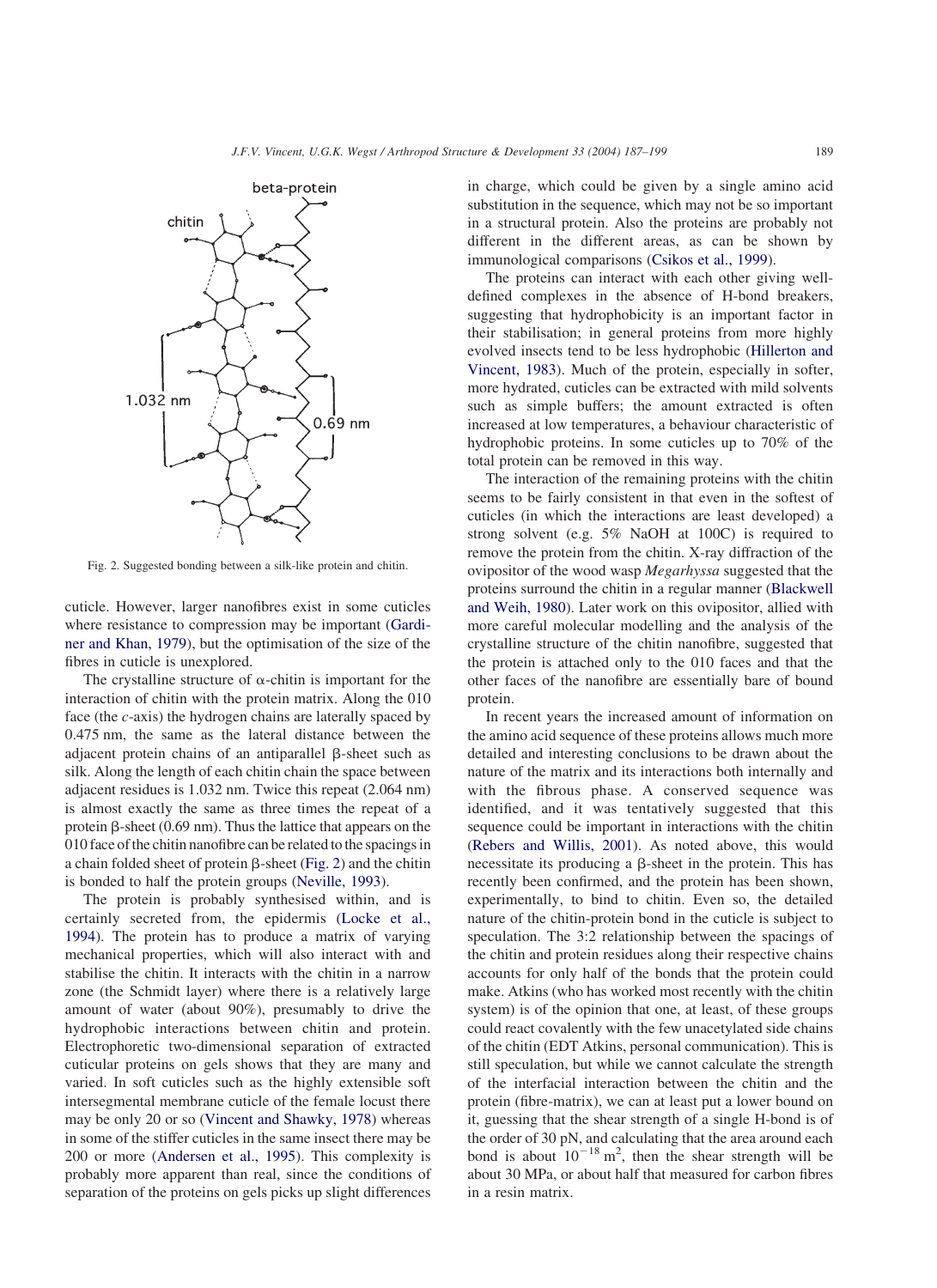<span id="page-3-0"></span>

Fig. 3. Transition in shear modulus with change in water content of a sample of untanned maggot (Calliphora sp.) cuticle.

In the early stages of the development of the cuticle, before the insect has shed the cuticle of its previous stage, the amount of protein per unit chitin is much less than in the mature developed cuticle and the protein that is present shows much more  $\beta$ -sheet and so may be deduced to be interacting preferentially with the chitin. Therefore the addition of matrix material to chitin is at least a two-stage process; the chitin nanofibres are first coated with a specific protein, then the rest of the protein is added, interacting with the proteins already attached to the chitin.

Conformations other than  $\beta$ -sheets exist in cuticular proteins, although they have not been much explored. They have been mapped in some proteins. In particular the highly rubbery cuticle protein(s) called resilin now appear to contain  $\beta$ -turn structures similar to those found in elastin, a rubbery protein typical of vertebrate animals [\(Urry, 1983\)](#page-12-0). The B-turn is present in many of the other cuticular proteins and so may form an important component of hydrated cuticles. When dehydrated, such structures revert to the glassy state, since water plasticizes proteins. Resilin is always highly hydrated.

### 3. Cuticle as a fibrous composite material

At the microstructural level the mechanical properties, such as the stiffness and strength, of insect cuticle are due to the extent of interaction of protein with the chitin by way of sheet structures, and the interactions of this protein with other matrix proteins and other components. Comparing the surface area available for bonding between matrix and chitin; if the minimum practical size for a carbon fibre is a diameter of  $5 \mu m$ , but only half of the surface area of the chitin nanofibril is available for matrix bonding, then the

surface area of chitin per unit volume of cuticle is  $10<sup>6</sup>$ greater than the carbon fibre material. But with the huge surface area difference it is fairly obvious that the total fibrematrix interaction per unit volume in insect cuticle is still  $5 \times 10^5$  greater than carbon fibre composites.

'Soft' (compliant) cuticle commonly contains equal weight fractions of chitin and protein, and 40–75% water. 'Hard' (stiff) cuticles contain 15 – 30% weight fraction (dry) of chitin and only 12% water. Stiffness can vary from 1 kPa in the highly hydrated extensible intersegmental membrane of the locust, via about 1 MPa for the hydrated rubbery protein, resilin, to 60 MPa in the abdominal cuticle of Rhodnius [\(Reynolds, 1975](#page-12-0)) to 10 or more GPa in welltanned isotropic cuticles and 20 GPa measured parallel to the chitin orientation in the tibial flexor apodeme of the locust [\(Ker, 1977](#page-11-0)). The mechanical properties of other parts of insects have been measured, such as the compressive and tensile stiffness of the hind tibia of the locust [\(Jensen and](#page-11-0) [Weis-Fogh, 1962](#page-11-0)) which seems rather low at only 80 MPa, (but no discrimination was made between tanned exocuticle and the softer, relatively hydrated and less tanned, endocuticle). The stiffness of locust femoral cuticle is 2– 6 GPa lower when there is more endocuticle, which is hydrated and therefore tends to be softer. Its tensile strength is  $60 - 200$  MPa, which is about  $1 - 5\%$  of the stiffness. Tensile strain is  $1-2\%$ , failure strain up to 5%. Although the stiffness of femoral cuticle in the locust goes down as the adult ages, due to deposition of softer endocuticle, the ratio of stiffness to weight remains constant over the fifth instar and first two weeks of adult life, suggesting similarity in usage of muscles or in jumping performance [\(Hepburn and](#page-11-0) [Joffe, 1974](#page-11-0)). The development of calcification in a fly puparium ([Roseland et al., 1985\)](#page-12-0) and the 'strength' of beetle elytra ([Grosscurt, 1978](#page-11-0)) have been measured with a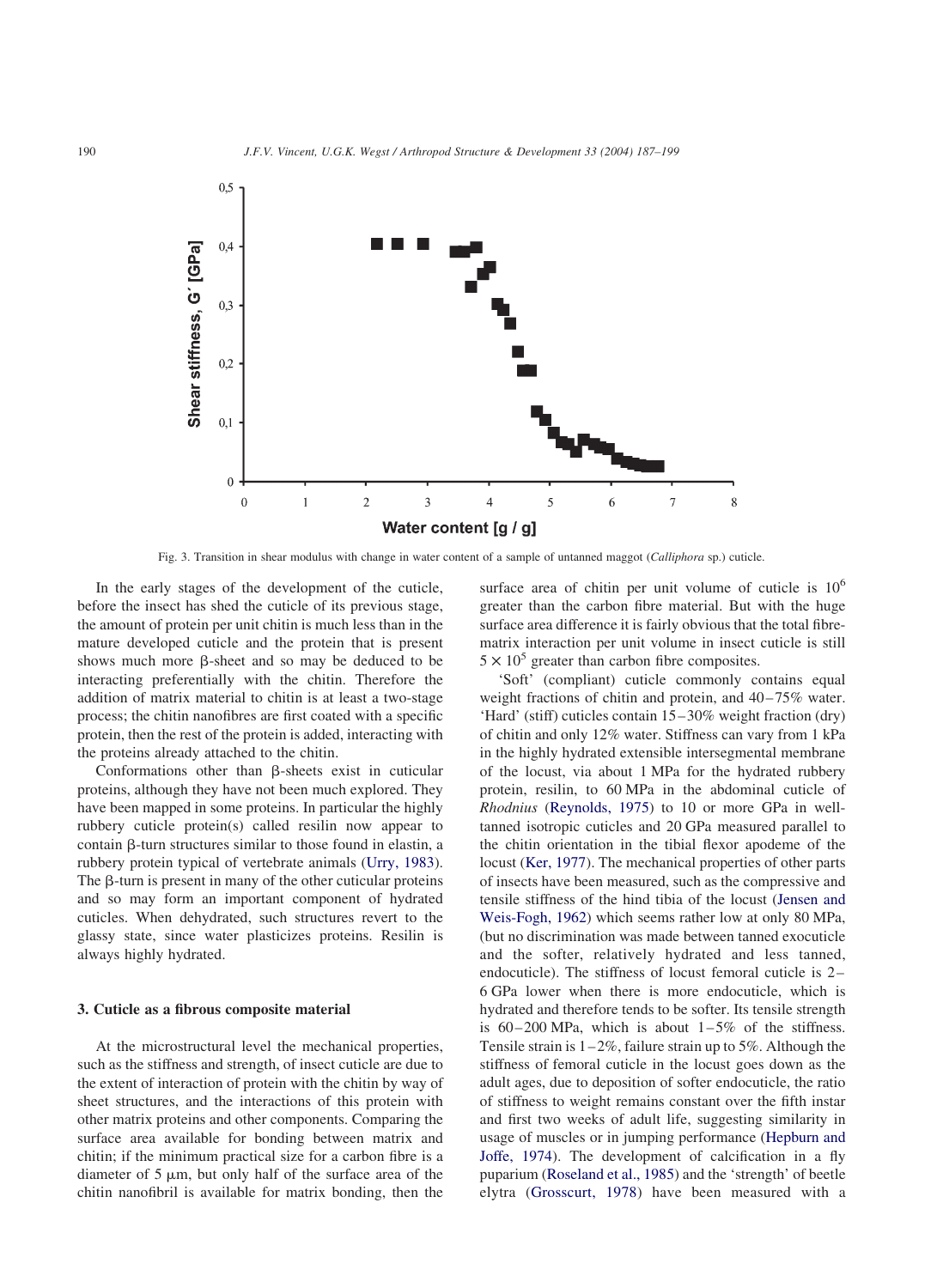

Fig. 4. Parallel (a) and series (b) limit models of platey or fibrous composite materials.

penetrometer, which involves measuring the force to push a pin through the material. Unfortunately this popular test, although very easy, is very difficult to interpret in terms of the mechanical parameters that are considered the most useful.

The most widely accepted version of stiffening (tanning, sclerotisation) of cuticle was suggested over 60 years ago ([Pryor, 1940\)](#page-11-0) but the fact that we are still uncertain of its mechanism makes one suspicious that the right trails are being followed.

Immediately after the old cuticle has been shed, the epidermal cells secrete into it a variety of substituted orthodihydroxyphenolic compounds. They are converted into the more reactive quinone form and, supposedly, cross-link the proteins making the matrix stiff, hydrophobic, insoluble and chemically inert. At the same time much water is lost from the cuticle [\(Fraenkel and Rudall, 1940](#page-11-0)), which can anyway, be stiffened just as much simply by the removal of water ([Vincent, 1980](#page-12-0)). Indeed, the naturally sclerotised and stiffened material can be reversibly softened and made rubbery by soaking it in formic acid [\(Andersen et al., 1996\)](#page-11-0), which breaks hydrogen bonds. This indicates that the secondary reactions made possible by the removal of water from the protein are much more important than the phenols in stiffening the cuticle, and that the control of stiffness is in general a matter of manipulating the water content. When the water has been removed the protein can form large amounts of  $\beta$ -sheet [\(Hackman and Goldberg, 1979](#page-11-0)) which is both chemically and mechanically stable.

Cuticle can be mechanically extremely sensitive to water content, suggesting that an important source of stabilisation is H-bonding ([Nissan, 1976](#page-11-0)). In the soft cuticle of maggots, gradual reduction of water in the absence of tanning takes the cuticle through a transition of up to 10-fold increase in stiffness with a change in water content of only a few percent [\(Fig. 3,](#page-3-0) Vincent, unpublished). In some cuticles the insect can increase the water content so that the modulus decreases. This happens in the blood-sucking bug *Rhodnius*, for instance, which can change the pH of the cuticle from about 7 to below 6, thereby increasing the charge density of the cuticular protein and increasing the cuticular water content from about 26 to 31%, dropping its stiffness from 250 to 10 MPa and increasing its extensibility from 10% to more than 100% [\(Reynolds, 1975\)](#page-12-0). A similar transformation happens in the locust extensible intersegmental membrane,

but is here under hormonal control and the mechanism is obscure ([Tychsen and Vincent, 1976](#page-12-0)).

The stiffnesses quoted so far are for in-plane deformation, such as extension, measured on the entire cuticle which, frequently, is multilayered with a plywood-like structure. Unidirectional composites are very anisotropic inplane: the properties at one point in the body are not the same in every direction. The tensile and shear stiffnesses and strengths, for example, are much larger when fibres are aligned parallel to the applied load (Fig. 4b), the stiffness can be dominated by a relatively small proportion of high modulus fibres. When the fibres are aligned perpendicular to the applied load (Fig. 4a) the properties are dominated by the modulus of the matrix, as in the extensible intersegmental membrane of the locust [\(Vincent, 1981\)](#page-12-0) where the matrix is eight orders of magnitude more compliant than the fibre.

If high stiffness in more than one direction is required, as is the case in most parts of the cuticle, 'laminating' unidirectional layers in a variety of directions produces the desired properties. In contrast to man-made lamellar composites in which the fibre direction can change abruptly, in cuticle the fibre direction from one lamella to the next changes gradually forming helicoidal connecting layers.

The overall elastic properties of the laminate cuticle depend on the properties of the laminae and their arrangement. The stiffness of the 'homogenised' cuticle with a plywood-like structure is about a third of that of a unidirectional lamella with the same chitin-fibre content. Further advantage can be taken through an asymmetrical lay-up. If, for example, the inner layer of the composite is more compliant than the outer, then appropriate beam bending puts the outer (sclerotised) layer in compression and the inner in tension. This already allows larger deformation before failure and increased elastic energy storage. If further unsclerotised cuticle is added to the tensile surface, the sclerotised layer can store even more elastic strain energy before failure, which also means that the material is tougher [\(Ker, 1977; Vincent, 1990\)](#page-11-0). A compliant inner layer also increases the in-plane toughness both in crack opening (mode I fracture) and in tearing (mode III fracture) ([Guild et al., 1978](#page-11-0)).

#### 4. The shapes of cuticle

The mechanical performance of cuticle is further enhanced by its shape. This illustrates that what is true in engineering design also holds for biological structures: in design terms, material and shape are inseparable—only a shape optimised for a material (or vice versa) will lead to an efficient design, a phenomenon that is analysed in detail elsewhere in the work of Ashby and co-workers [\(Ashby,](#page-11-0) [1999; Weaver and Ashby, 1996, 1997; Wegst, 1996; Wegst](#page-11-0) [and Ashby, 2004](#page-11-0)).

The cuticle is anything but a flat sheet. It is curved and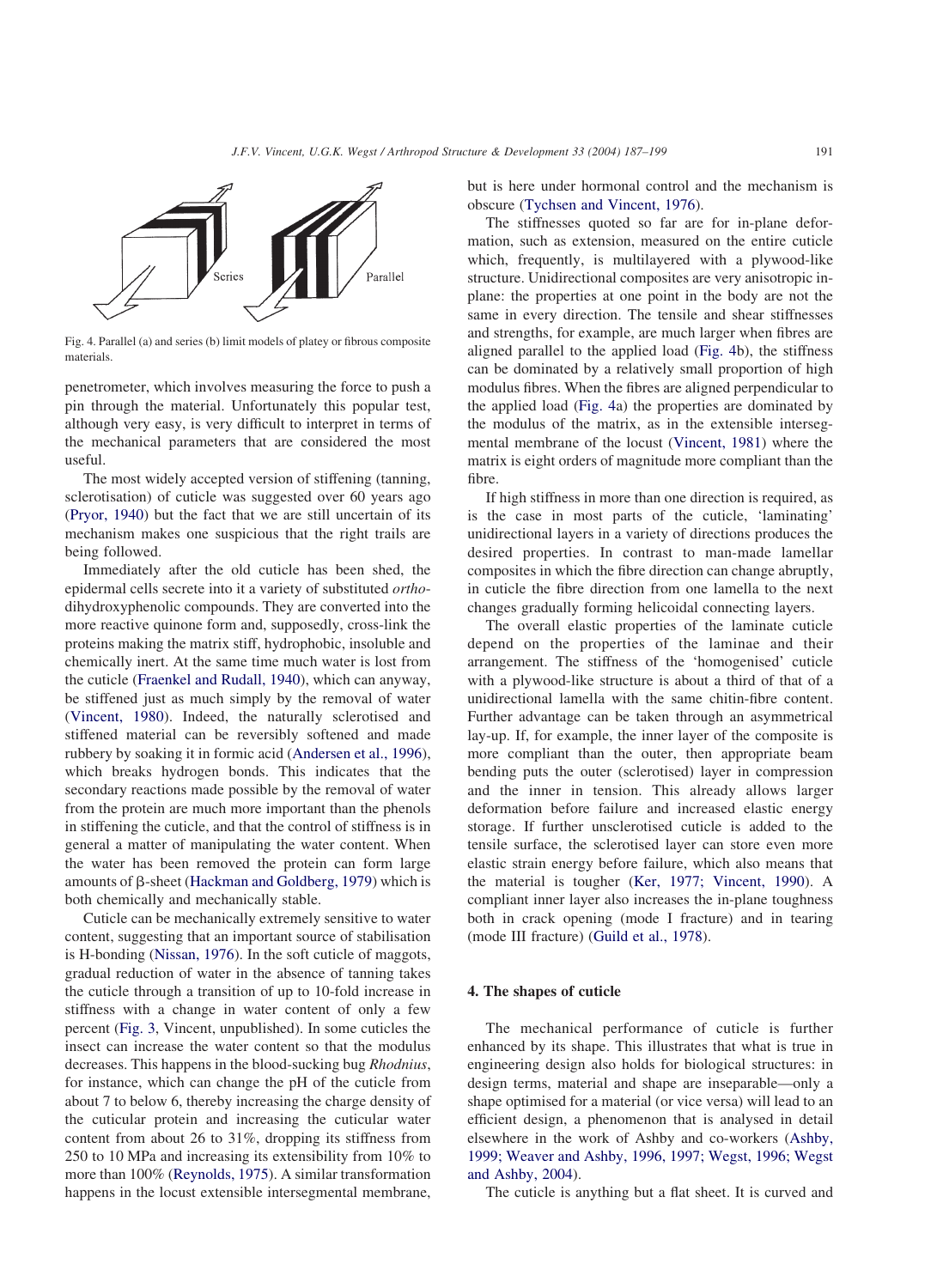

Fig. 5. Simple plate loaded in the plane and in danger of buckling, depending on the load and the morphology of the plate.

corrugated, and many regions of it have a closed form with a circular cross-section. Even the wings and elytra are stiffened as a result of their overall curved shaped. The exoskeleton is further stiffened by ribs, webs, stringers and flanges made from stiff, sclerotised cuticle, producing structures which resemble those of aerospace structures in some parts, the cuticle even forms sandwich-like structures.

The reinforcements help to delay or prevent failure. A simple, un-reinforced plate loaded in compression on opposite sides with the other two sides free (Fig. 5) will fail the same way as a strut in a manner described by Euler: by compressive failure of the material if the ratio of length (a) to thickness (t) is low  $(< 20$ ), and by elastic instability (buckling) as the length increases for a constant thickness ([Megson, 1990](#page-11-0)). The addition of flanges stabilises against buckling since it increases the effective thickness of the plate in selected areas effectively dividing the plate into shorter lengths.

In insects the position of the flange is identified by an external furrow or suture where the single layer of the cuticle folds inwards to form an internal ridge that commonly also functions as a muscle insertion or apodeme. A typical example is the pleural suture and ridge system of the pterothorax (Fig. 6). This stiffens the side of the thorax and, top and bottom, provides firm support for the wing and leg. In the simplest model with no constraints, the optimal design would have its compressive strength and critical buckling load the same so that the two modes of failure



Fig. 6. Thoracic pleural suture and internal stiffening ridge. The wing process is made almost entirely of resilin.

coincided. This has been observed in the somewhat similar structure of the hedgehog spine [\(Vincent and Owers, 1986](#page-12-0)) whose internal structure provides structural support until compressive failure occurs. Beyond this, the design considerations become more complex and imponderable, and no measurements have been made of this type of design in insect skeletons.

Sclerites covering other parts of the insect are for containment rather than support and usually consist of very thin plates which, since they are not required to support loads in the plane, buckle elastically without loss of overall stability—here the cuticle is commonly less tanned, and thus is less stiff. The sclerites are connected by the untanned and hydrated arthrodial membrane, which is even softer and so can bend and stretch much more. In general these soft cuticles have a much higher content of chitin (50% dry weight) than do stiff cuticles  $(15-30\%$  dry weight). This may be to do with strength (a softer cuticle may be easier to rupture) or may be to do with chemical stability—more chitin is necessary when the protein is hydrophilic and so more liable to remaining in solution without contributing to structural properties.

#### 5. Cuticular design for various functions

So far we have considered cuticle as an efficient material for lightweight (aeronautical) applications—since one important, if not the most important, function of the cuticle is structural. However, the insect cuticle also has to form sensors, joints (elastic hinges and wear resistant articulations), wear resistant mandibles, devices for elastic energy storage, effective attachment systems, and a water and dirt repellent skin.

To illustrate the range in material properties of the cuticle and its adaptation to its various functions, we choose sensors, joints, mandibles and devices for elastic energy storage as examples and present material property charts to analyse them. Material property charts are graphs that show one material property (or a combination of properties) plotted against a second material property (or combination of properties)—for details see [Ashby \(1999\), Wegst \(1996\)](#page-11-0), and [Wegst and Ashby \(2004\)](#page-12-0). Logarithmic scales allow the accommodation of the vast range of biological materials within one chart.

Each material is represented by a bubble. The width of the bubble reflects the range of the material's properties. In biological materials this range is due not only to the material's composition and microstructure but also to growth condition and age, and, probably most important, moisture content. Cuticle is an excellent example for this. The Young's modulus—density chart ([Fig. 7\)](#page-6-0) shows a remarkable range in Young's modulus for its small range in density  $(1-1.3 \text{ kg m}^3)$ : from 1 kPa for the intersegmental membrane, through the MPa range for wet and untanned cuticle of larva and puparium, to 20 GPa for tanned, dry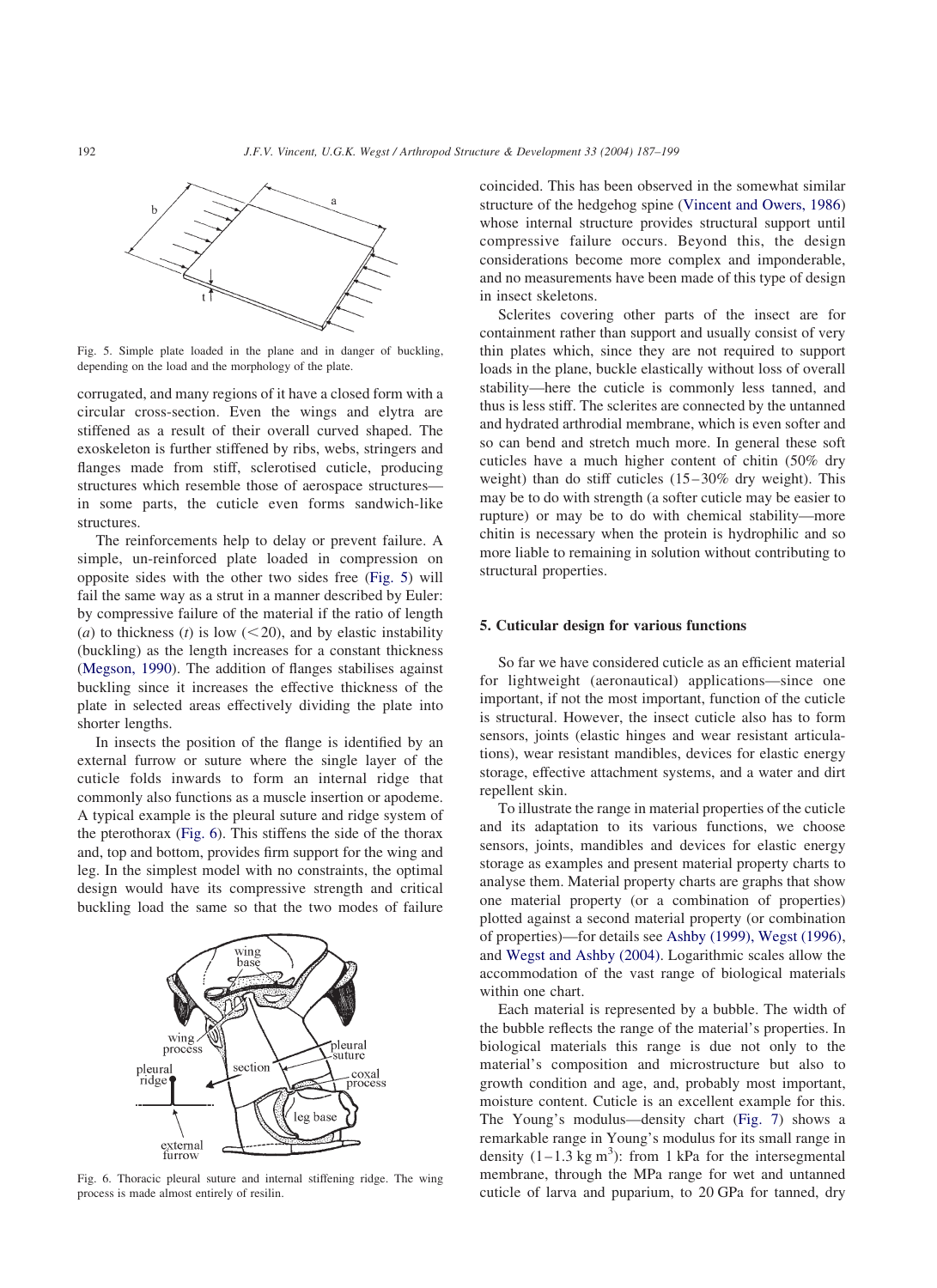<span id="page-6-0"></span>

Fig. 7. A material property chart for natural materials, plotting Young's modulus against density. Guide-lines identify structurally efficient materials which are light and stiff. (Figure created using the Natural Materials Selector, [Wegst, 2004](#page-12-0).)

cuticle of the adult in wing, tibia and elytron, for example. Chitin nanofibres are (at a slightly higher density of  $1.6 \text{ kg m}^3$ ) among the stiffest of the natural fibres. They have a Young's modulus of 150 GPa (S. Eichhorn, personal communication), which is comparable to that of cellulose and about 1/10 of the stiffness of the stiffest synthetic 'fibres': carbon nano-tubes.

Material property charts like Fig. 7 become more powerful in conjunction with materials indices, since they allow the objective comparison of the mechanical efficiency of materials in a given application (for derivations and details see [Ashby \(1999\); Wegst](#page-11-0) [\(1996\); Wegst and Ashby \(2004\)\)](#page-11-0). The material index depends on the mode of loading: a light, stiff beam

loaded in bending should have a high ratio of  $E^{1/2}/\rho$ whereas a light, stiff plate loaded in bending should have a high ratio of  $E^{1/3}/\rho$ . The logarithmic scales of the property charts allow the indices to be plotted on them as straight lines of slopes 2 and 3, respectively. One guide-line for each is shown in Fig. 7: all materials on one line perform equally well, those above it are stiffer for the same weight and those below less stiff. Cuticle, again, spans a large range in performance: the efficiency in bending (beam and plate) of tanned, dry cuticle is as high as that of wood, aluminium, and even carbon-fibre reinforced polymers (CFRP)—typical aircraft materials), while that of the intersegmental membrane compares to that of human skin.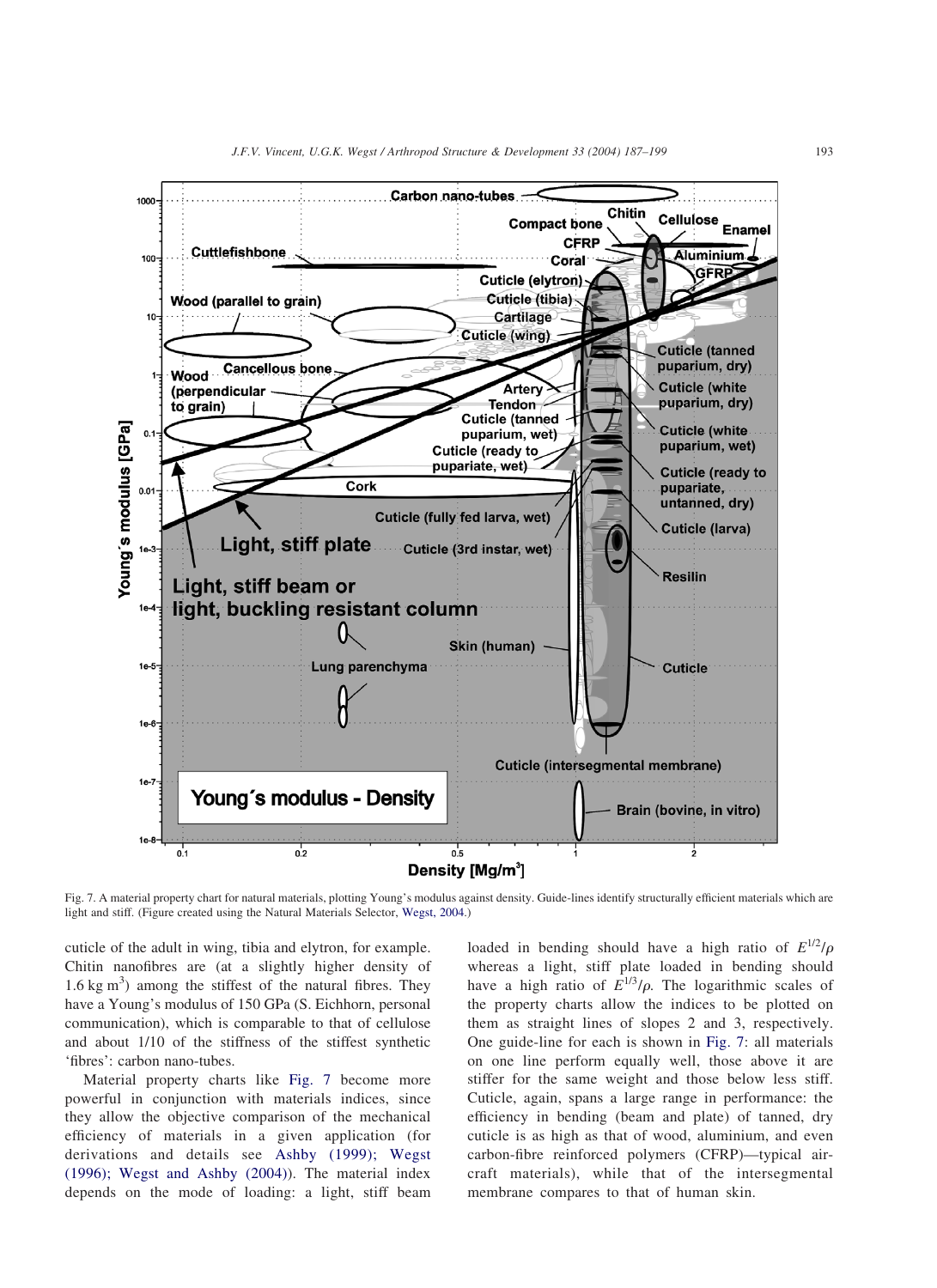Where appropriate, we will use material property charts below, to compare the mechanical performance of cuticle with other natural and technical materials.

## 5.1. Sensors

The cuticle also represents a sensory barrier, in that the insect has to see and feel the outer world through it, with mechanical sensors like the campaniform sensilla which present an excellent example for an optimised combination of material and shape. The campaniform sensillum is a hole in the cuticle that, because it is generally not round but oval, can be deformed (dimensional measurement) more by strains (non-dimensional) in one direction than another. In the cockroach leg, two fields of sensilla with their long axes orthogonal to each other can detect intrinsic (proprioceptive) and extrinsic (extrareceptive) bending, compression, tension and twisting [\(Keil, 1997](#page-11-0)). The displacement of the hole is rotated through  $90^{\circ}$  by the mechanism of a dome that stretches across the hole, which takes the direction of displacement out of the plane of the cuticle so that it can be detected by a sense cell situated in the cuticular epidermis. But a hole introduces both compliance (which is what is needed here) and susceptibility to cracking (which is not needed). Generally holes are avoided by engineers and not regarded as an advantageous aspect of design. Insects design holes into their structure, but with remarkable care. The fibrous component (chitin) is orientated around the hole and so carries loads around it; in a man-made fibrous composite holes would frequently be drilled and the load-carrying fibres interrupted. A finite elements model of an oval hole drilled in a sheet of uniaxially orientated fibres, when stretched parallel to the fibres, developed high stress concentrations on either side orthogonal to the direction of strain, whence cracking would obviously start. With a formed hole the distribution of strain was much more even and the stress concentrations smaller and at the ends of the axis in line with the applied strain and so perfectly safe. Additionally, the fibres going around the hole tend to compress it, further increasing the deformation induced by stretching. At the limit the global strain is amplified locally nearly 10-fold [\(Skordos et al., 2002\)](#page-12-0).

#### 5.2. Joints

Very little is known of the joints of insects. Commonly they have to work under highly contaminating conditions such as dust and sand, and often in a moist environment. There are two types of joints. Those that are indeterminate and merely confer mobility in the form of elastic hinges, such as the sclerites in the abdomen, for example, and those that are determinate like head, leg and wing articulations.

Elastic hinges are readily analysed—they require a material which allows large deformation before failure. In material selection terms, this is reflected in a high ratio of

tensile strength to Young's modulus of elasticity. [Fig. 8](#page-8-0) and the guide-line labelled 'Elastic hinge', illustrates this. On this graph, the materials below the line are better than those above. The ability of chitin and cuticle to form elastic hinges with large recoverable deflection is similar to that of tendon and grass, even when it is tanned and dry. With increasing moisture content and without tanning, it increases and is comparable to that of cartilage and spider silk.

Head, leg and wing articulations are complex, both in structure and function, and have been analysed little, but see [Wootton \(1999\)](#page-12-0) for geometry and [Gorb \(2001\) and Gorb](#page-11-0) [and Scherge \(2001\)](#page-11-0) for structure and tribology. Investigations of the structure and measurements of the mechanical properties by nanoindentation of the head articulation of the dung beetle (Geotrupes stercorarius) and the rose chafer (Pachnoda marginata) indicate that the prothoracic part of the joint is rough (due to a regular pattern of hillocks) and much softer than the smooth corresponding surface on the head ([Arzt et al., 2002; Enders et al., 2004](#page-11-0)). However, how structure and material combine in this system for wear resistance and friction control is yet unknown.

## 5.3. Resistance to wear

Wear resistance is required in ovipositors, claws and mouth-parts. Here we focus on mandibles of herbivorous insects. Wood, plant leaves and seeds are commonly hard, either because they are dense and dry or because they are reinforced by silica or calcium oxalate monohydrate crystals ([Finley, 1999; Lucas et al., 2000\)](#page-11-0). The cuticle of the cutting and grinding surfaces of the mandibles of these insects is reinforced [\(Hillerton et al., 1982; Chapman, 1995, 1998;](#page-11-0) [Schofield et al., 2002](#page-11-0)). The hardness chart [\(Fig. 9](#page-9-0)) illustrates this: the Vicker's hardness of the cutting edge of dry mandibles compares to that of enamel and is about twice as high as that of the sheared face of the dry mandible and several times that of wet cuticle which has a hardness in the range of that of dentine.

Studies on a number of orders (Orthoptera, Phasmida, Lepidoptera, Hymenoptera, and Coleoptera) [\(Hillerton and](#page-11-0) [Vincent, 1982; Robertson et al., 1984; Fawke et al., 1997;](#page-11-0) [Quicke et al., 1998](#page-11-0)) revealed that the reinforcement against wear and tear is achieved by impregnating the sclerotised cuticle of the mandible with heavy metals (form unknown) such as Zn, Mn, or occasionally Fe. These metals are present in relatively large amounts ranging from a few to up to 16% of dry mass of the mandibular cutting edges and increase their hardness significantly, trebling it from about 25 to 80 kgf mm<sup> $-2$ </sup> [\(Chapman, 1995, 1998; Schofield et al., 2002,](#page-11-0) [2003\)](#page-11-0). How the incorporation of metals into the cuticle hardens and stiffens the cuticle is not yet understood, similarly why metals are preferred to the more common mineralisation with Ca-salts.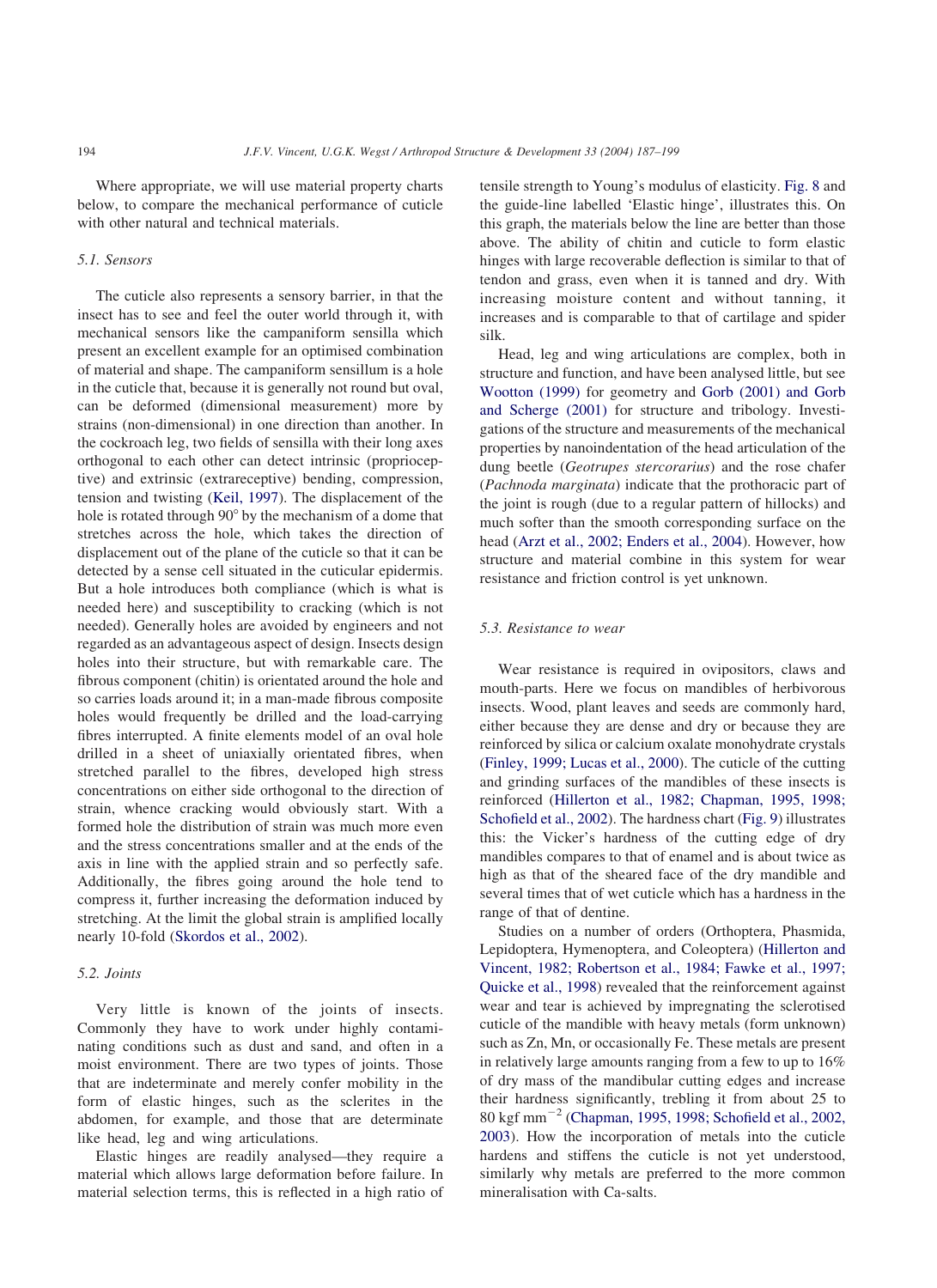<span id="page-8-0"></span>

Fig. 8. A material property chart for natural materials, plotting specific Young's modulus against specific strength. Guide-lines identify materials which make good elastic hinges, and which store the most elastic energy per unit weight. (Figure created using the Natural Materials Selector, [Wegst, 2004.](#page-12-0))

#### 5.4. Devices for elastic energy storage

Elastic energy storage is important in the locomotion of insects for saving energy from one locomotory cycle to the next (e.g. resilin in the hinges of flapping wings [\(Jensen and](#page-11-0) [Weis-Fogh, 1962](#page-11-0)) or as a power amplifier releasing energy more quickly than a muscle can (e.g. the flea ([Bennet-Clark](#page-11-0) [and Lucey, 1967; Rothschild et al., 1975\)](#page-11-0) and the leafhopper (Gorb, this issue)). Some insects such as locusts and flea beetles use sclerotised cuticular tendons to store elastic energy [\(Bennet-Clark, 1975; Ker, 1977](#page-11-0)). How efficient the elastic energy storing devices resilin and cuticle are, can be evaluated using the specific modulus—specific strength chart (Fig. 8). The guide-line marked 'elastic energy

storage' and the materials depicted below show that their efficiency to store elastic energy per unit weight is comparable to that of elastin, resilin's counterpart in vertebrate animals, tendon, skin and even spider silk.

Recovery by muscular relaxation is also possible through stiffening by recoverable elastic buckling [\(Kresling, 1991;](#page-11-0) [Butler et al., 2004](#page-11-0)) and by shape recovery, as observed in tape-springs. Both are known in the technical world, the latter is found predominantly in deployable space-structures ([Seffen and Pellegrino, 1999\)](#page-12-0).

## 5.5. Failure of cuticle: fatigue and fracture

In addition to the elastic energy storage described above,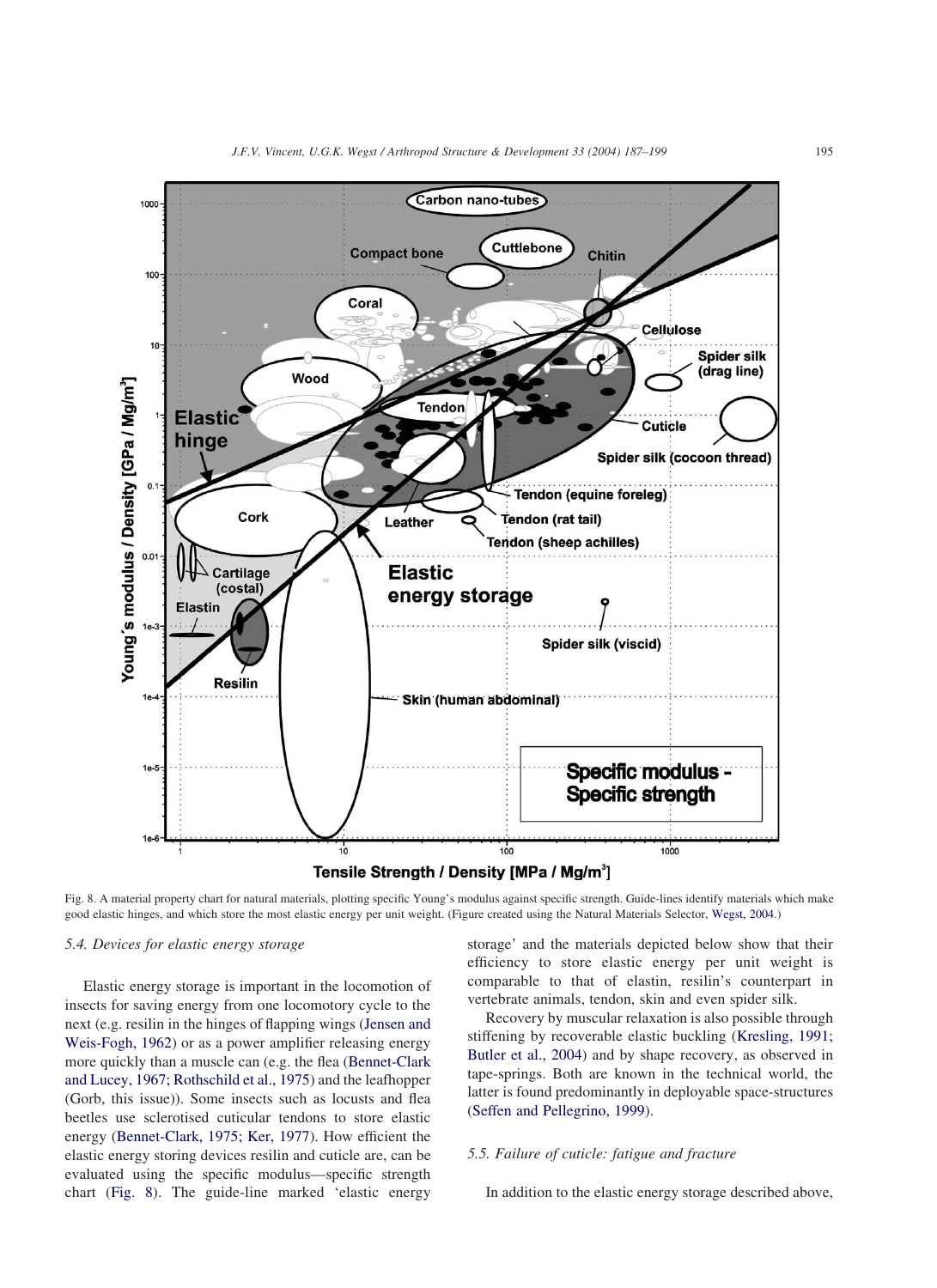

Fig. 9. A material property chart for natural materials, plotting toughness against Young's modulus. Guide-lines identify materials best able to resist fracture under various loading conditions. (Figure created using the Natural Materials Selector, [Wegst, 2004.](#page-12-0))

[Haas et al. \(2000a,b\)](#page-11-0) suggest another function of resilin, namely that it prevents or delays material damage and failure by fatigue due to the repeated folding and unfolding in beetle wings, for example. To date, little has been done to investigate fracture and fatigue properties of cuticle, although many parts of the cuticle are, like the wing, subjected to high loads and a high number of loading cycles. Work by Hepburn and others is not valid, partly because they did not control the water content of the test samples so that drying out effects cannot be distinguished from actual fracture events, and partly because they did not use fracture mechanics, neither to design their experiments nor to analyse them. Casual observation shows that the veins in the wing are effective crack stoppers. Whether this is a purely geometrical or also a structural effect due to a site specific microstructure of the composite material is yet unknown.

The little data on the toughness (work of fracture) of cuticle is presented in [Fig. 10](#page-10-0). The guide-line marked 'absorb impact energy without failure' shows that cuticle performs as well as cork, nutshells and nacre by this criterion, but that horn, antler and skin, and the man-made glass- and carbon-fibre reinforced polymers (GFRP and CFRP), which lie above the line, are better. When, however, the criterion is that a given displacement must be supported without failure, then the materials above the guide-line 'large displacement without failure' are best. Cuticle, skin and aorta stand out here.

A toughening mechanism frequently observedin biological materials is to join brittle layers by a thin, more ductile one. Whether the gradual helicoidal change in fibre direction from one layer to the next has this effect and acts as a crack stopper, has also not been investigated yet. What has been observed, however, is that cracks can be repaired by an injection of protein followed by tanning, or simply by localised tanning on its own [\(Lai-Fook, 1966\)](#page-11-0).

# 5.6. Structure and function of cuticle surfaces

Most parts of the exoskeleton are covered with protuberances ranging from relatively flat scales in the micrometer range to long hairs and brush-like structures of several 10 s of  $\mu$ m in size which themselves have a complex geometry [\(Gorb and Scherge, 2001; Gorb, 2001\)](#page-11-0): long, stiff spines for defence, scales and bristles for generation of sound, structural colour (camouflage, mimicry, species and sex recognition), prevention of water loss and thermoregulation (reflection of sunlight, insulation), aero- and hydrodynamic efficiency through the creation of turbulence which act as air and water bearings, respectively,long bristles astools for grooming, food sampling and food filtering, and spines for food grinding, both in the mouth-parts and also in the digestive system. The essential water and dirt repellence of the exoskeleton is achieved (as on the lotus leaf) through the combination of a hydrophobic surface chemistry with

<span id="page-9-0"></span>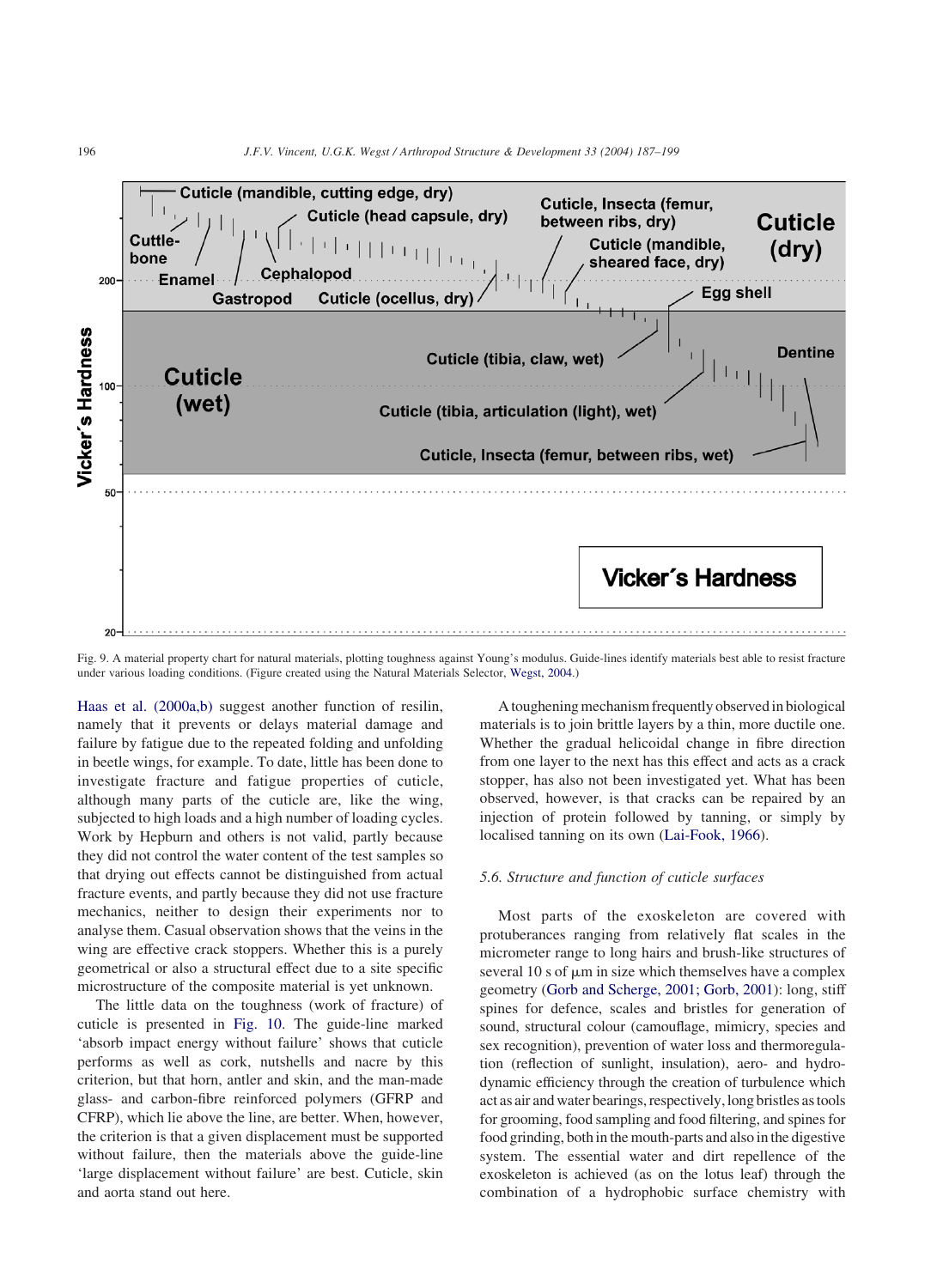<span id="page-10-0"></span>

Fig. 10. A material property chart, plotting Vicker's hardness for a range of natural materials. The materials in the light grey zone have a hardness like dry cuticle, those in the dark grey that of wet cuticle. (Figure created using the Natural Materials Selector, [Wegst, 2004](#page-12-0).)

cuticular protuberances in the range from 0.1 to  $1.0 \mu m$ ([Wagner et al., 1996](#page-12-0)). There is also a large range of attachment devices, both hairy and smooth [\(Nachtigall, 1974,](#page-11-0) Gorb and Scherge, 2001; [Gorb, 2001\)](#page-11-0). In the form of hooks, brushes, snap and lock-and-key mechanisms they allow the organism to attach to the substratum, to interlock body parts, to attach during copulation and to associate one organism with another for phoresy, predation and parasitism.

# 6. Learning from cuticle

Our current understanding of cuticle derives from two streams—the application of biochemistry to the origin of the

structure, and the application of principles of structural and materials science to the structures which we see. We can gain technical benefit from both these streams: from the disruption of the biochemistry we can acquire control of pest insects and, with more difficulty, we can derive principles of construction and multifunctionality from structural insights. Success in the development of biomimetic materials suitable for industrial production may be found in the application of the principles of design optimisation identified in biological materials—and in the awareness that material and shape always go hand in hand, that the one needs to be analysed in parallel with the other.

Bearing this in mind, cuticle with its great variety of structures and functions presents an immense source of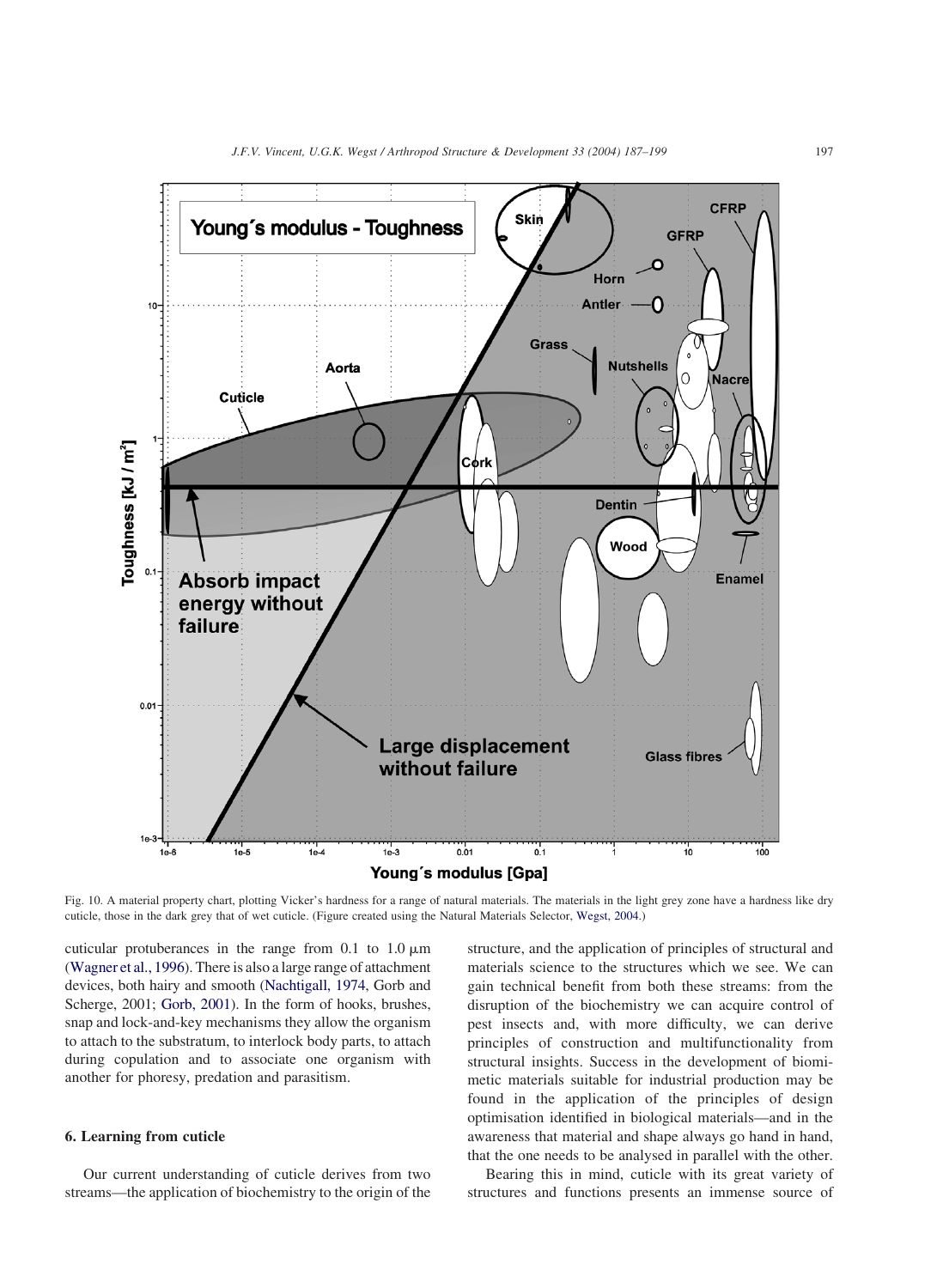<span id="page-11-0"></span>inspiration. Adhesive-free and reversible attachment systems, wear resistant articulations with variable frictional properties, functional surfaces, mechanosensors, hardening and stiffening of polymers through metal incorporation, a specific fibre alignment for wear resistant surfaces, fatigue and fracture resistance, and the structure and properties of the fibre composite which allow the cuticle to fulfil all the complex requirements imposed on it by the environment in which the organism lives, are examples. The use of nanofibres, resembling chitin, in composite design for improved mechanical properties is another.

However, in order to derive the maximum benefit it is probably necessary to unwind our analysis so that we can generate the structures of interest by defining the chemistry and chemical environment of the components. Usefully large structures can be generated in this way (think of the size of some marine crustaceans and of the insects which flew in the forests of the Carboniferous era), so perhaps this is a fruitful direction for the interdisciplinary associations (such as this review!) which insect cuticle can inspire.

#### References

- Andersen, S.O., Hojrup, P., Roepstorff, P., 1995. Insect cuticular proteins. Insect Biochemistry and Molecular Biology 25, 153–176.
- Andersen, S.O., Peter, M.G., Roepstorff, P., 1996. Cuticular sclerotization in insects. Comparative Biochemistry and Physiology B—Biochemistry and Molecular Biology 113, 689–705.
- Arzt, E., Enders, S., Gorb, S., 2002. Towards a micromechanical understanding of biological surface devices. Zeitschrift für Metallkunde 93(5), 345– 351.
- Ashby, M.F., 1999. Materials Selection in Mechanical Design, 2nd ed, Butterworth-Heinemann, Oxford.
- Atkins, E.D.T., 1985. Conformations in polysaccharides and complex carbohydrates. Proceeding of the International Symposium of Biomolecular Structural Interactions, Supplement to the Journal of Bioscience 8, 375 –387.
- Bennet-Clark, H.C., 1975. The energetics of the jump of the locust, Schistocerca gregaria. Journal of Experimental Biology 63, 53–83.
- Bennet-Clark, H.C., Lucey, E.C.A., 1967. The jump of the flea: a study of the energetics and a model of the mechanism. Journal of Experimental Biology 47, 59-76.
- Blackwell, J., Weih, M.A., 1980. Structure of chitin protein complexes: ovipositor of the ichneumon fly Megarrhyssa. Journal of Molecular Biology 137, 49-60.
- Butler, R., Kim, H., Pote, P.J., 2004. Optimised buckling of shear panels from insect to airliner, The Royal Aeronautical Society UAV Structures Conference, London, January.
- Chapman, R.F., 1995. Mechanics of food handling by chewing insects. In: Chapman, R.F., de Boer, G. (Eds.), Regulatory Mechanisms in Insect Feeding, pp.  $3-31$ .
- Chapman, R.F., 1998. The Insects: Structure and Function, 4th ed, Cambridge University Press, Cambridge, UK.
- Csikos, G., Molnar, K., Borhegyi, N., Talian, G., Sass, M., 1999. Insect cuticle, an in vivo model of protein trafficking. Journal of Cell Science 112, 2113–2124.
- Enders, S., Barbakadse, N., Gorb, S., Arzt, E., 2004. Exploring biological surfaces by nanoindentation. Journal of Materials Research 19(3), 880– 887.
- Fawke, J.D., McClements, J.G., Wyeth, P., 1997. Cuticular metals—

quantification and mapping by complementary techniques. Cell Biology International 21, 675–678.

- Finley, D.S., 1999. Patterns of calcium oxalate crystals in young tropical leaves: a possible role as an anti-herbivory defense. Revista de Biologia Tropical  $47(1-2)$ ,  $27-31$ .
- Fraenkel, G., Rudall, K.M., 1940. A study of the physical and chemical properties of insect cuticle. Proceedings of the Royal Society B 129,  $1 - 35.$
- Gardiner, B.G., Khan, M.F., 1979. A new form of insect cuticle. Zoological Journal of the Linnean Society 66, 91 –94.
- Gorb, S., 2001. Attachment devices of insect cuticle, Kluwer, Dordrecht.
- Gorb, S.N., Scherge, M., 2001. Biological micro- and nanotribology, Springer, Berlin.
- Grosscurt, A.C., 1978. Effects of diflubenzuron on mechanical penetrability, chitin formation and structure of the elytra of Leptinotarsa decemlineata. Journal of Insect Physiology 24, 827–831.
- Guild, F.J., Harris, B., Atkins, A.G., 1978. Cracking in layered composites. Journal of Materials Science 13, 2295–2299.
- Haas, F., Gorb, S.N., Blickhan, R., 2000a. The function of resilin in beetle wings. Proceedings of the Royal Society B 267, 1375–1381.
- Haas, F., Gorb, S., Wootton, R.J., 2000b. Elastic joints in dermapteran hind wings: materials and wing folding. Arthropod Structure and Development 29(2), 137-146.
- Hackman, R.H., Goldberg, M., 1979. Some conformational studies of Calliphora vicina larval cuticular protein. Insect Biochemistry 9,  $557 - 561$ .
- Hepburn, H.R., Joffe, I., 1974. Locust solid cuticle—a time sequence of mechanical properties. Journal of Insect Physiology 20, 497 –506.
- Hillerton, J.E., Vincent, J.F.V., 1982. The specific location of zinc in insect mandibles. Journal of Experimental Biology 101, 333– 336.
- Hillerton, J.E., Vincent, J.F.V., 1983. Consideration of the importance of hydrophobic interactions in stabilising insect cuticle. International Journal of Biological Macromolecules 5, 163–166.
- Hillerton, J.E., Reynolds, S.E., Vincent, J.F.V., 1982. On the indentation hardness of insect cuticle. Journal of Experimental Biology 96, 45–52.
- Jensen, M., Weis-Fogh, T., 1962. Biology and physics of locust flight V strength and elasticity of locust cuticle. Philosophical Transactions of the Royal Society B 245, 137– 169.
- Keil, T.A., 1997. Functional morphology of insect mechanoreceptors. Microscopy Research and Technique 39, 506–531.
- Ker, R.F., 1977. Some structural and mechanical properties of locust and beetle cuticle. D Phil Thesis, University of Oxford.
- Kresling, B., 1991. Folded structures in nature—lessons in design. Proceedings of Second International Symposium Sonderforschungsbereich 230 Part 2, 155–161.
- Lai-Fook, J., 1966. The repair of wounds in the integument of insects. Journal of Insect Physiology 12, 195-226.
- Locke, M., Kiss, A., Sass, M., 1994. The cuticular localization of integument peptides from particular routing categories. Tissue and Cell 26, 707–734.
- Lucas, P.W., Turner, I.M., Dominy, N.J., Yamashita, N., 2000. Mechanical defences to herbivory. Annals of Botany 86(5), 913–920.
- Megson, T.H.G., 1990. Aircraft Structures for Engineering Students, 2nd ed, Edward Arnold, London.
- Murray, S.B., Neville, A.C., 1998. The role of pH, temperature and nucleation in the formation of cholesteric liquid crystal spherulites from chitin and chitosan. International Journal of Biological Macromolecules 22, 137–144.
- Nachtigall, W., 1974. Biological Mechanisms of Attachment, Springer, Berlin.
- Neville, A.C., 1993. Biology of Fibrous Composites; Development Beyond the Cell Membrane, Cambridge University Press, Cambridge, UK.
- Nissan, A.H., 1976. H-bond dissociation in hydrogen bond dominated solids. Macromolecules 9, 840–850.
- Pryor, M.G.M., 1940. On the hardening of the oötheca of Blatta orientalis. Proceedings of the Royal Society B 128, 378–398.
- Quicke, D.L.J., Wyeth, P., Fawke, J.D., Basibuyuk, H.H., Vincent, J.F.V.,